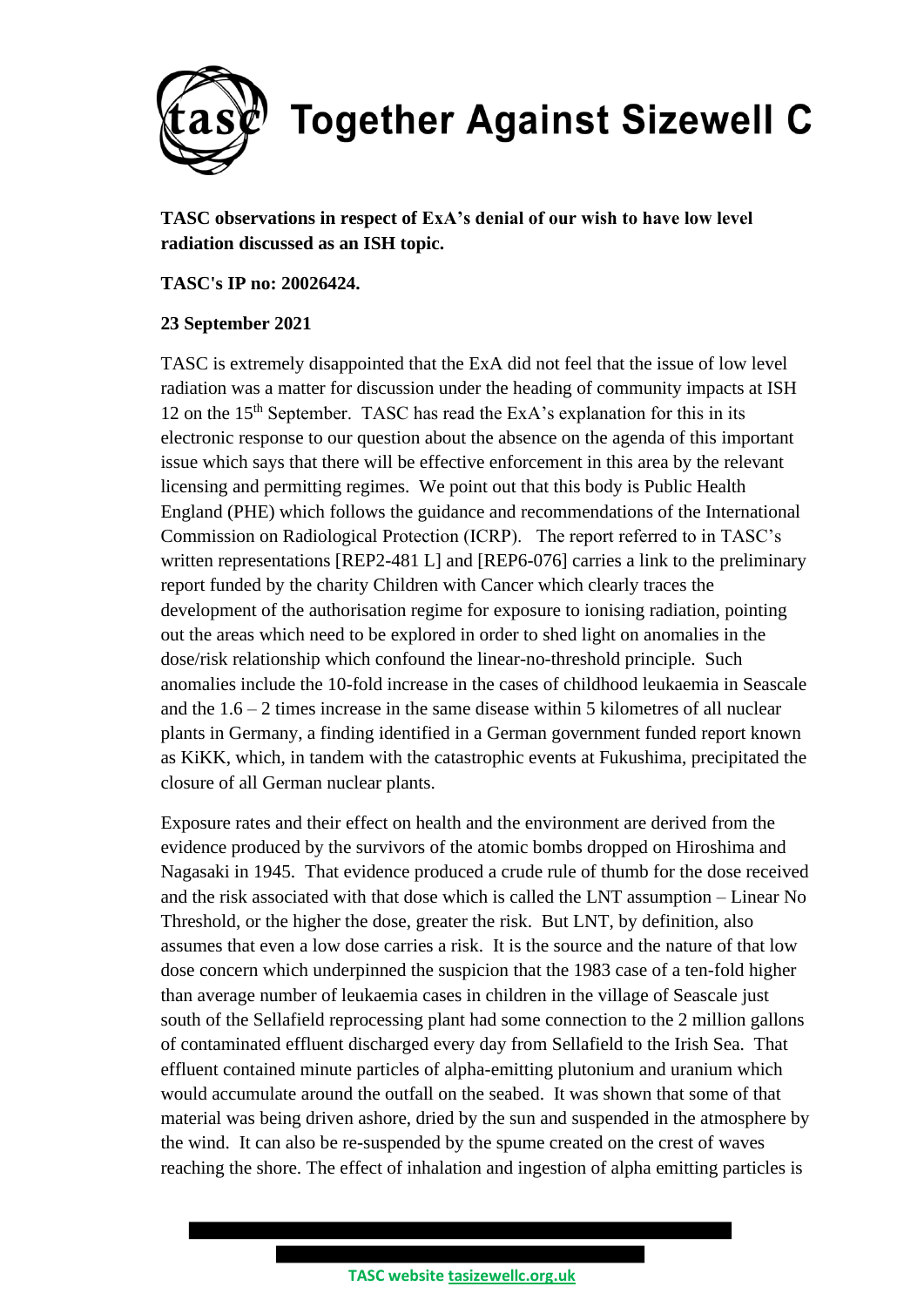poorly understood, yet every nuclear plant discharges these materials into the commons of the air and the sea.

While TASC has no option but to accept the ExA's wish to pass the responsibility for this issue to the relevant licensing and permitting agencies for 'proper enforcement', it points out that the weight of evidence suggesting that the dose/risk model is insufficient protection for the workforce or the public is increasing, that regulatory authorities are often wrong, that breathing asbestos dust and smoking were once considered perfectly harmless to the body and that the recommended legal exposure limit for radiation workers and the public has been reduced steadily over the decades.

TASC maintains that the issue is of significant importance to the inquiry into SZC and the grave concerns which attend the low level radiation issue are deserving of being aired and examined for the benefit of both the ExA and IPs. TASC contends that doubt over the accuracy of calculating the impact on health from exposures to ionising radiation – a central and continual feature of the consequences of granting planning permission for SZC to be built – is something the ExA should take into account *on its own behalf* as it will unavoidably have an impact on future generations. In all likelihood, by the time SZC is operational, should it ever be so, the greater will be the level of uncertainty as to the 'safe' level of exposure to ionising radiation. Twenty years ago, one in four people could expect to suffer from cancer at some point in their life. Now that figure is one in two. Cancer is an epidemic.

There is one cause of cancer which is not contested: exposure to ionising radiation, such as that produced by nuclear power plants. It is universally agreed that there is no safe dose of such radiation. Every exposure, no matter how small, presents a risk of tissue damage to the recipient, the potential corruption of cells and the development of cancer.

Gamma radiation is highly penetrative, stopped only by thick concrete, beta can be stopped by a layer of clothing and alpha radiation with a weak but persistent ray of energy caused by its decay can be stopped by the thickness of a sheet of paper. The impact of exposure to these types of radiation outside the body is thought to be reasonable well understood, although many would demur from that conclusion.

The radioactive discharge from nuclear plants to the air and to sea are based on levels which are thought to be safe. But 'safe' – as we see from the agreement that there is no safe dose of radiation – is a moot point. So the industry uses a measure of as low as reasonably achievable (ALARA), based on what the industry considers achievable to reduce risk to the public at a cost it considers reasonable. If the numbers of cancers resulting from a nuclear activity are, for argument's sake, 100 a year, is it 'reasonable' to expect the industry to halve that number to 50 if the cost of installing technology to make that reduction is, say, £10 million? So the safety of the public in respect of the levels of ionising radiation the industry, government and the regulatory bodies expect it to tolerate for the so-called benefits of nuclear power is a science based on assumptions and on arbitrary cost/benefit calculations made by those who weigh up the possible health effects on an unknown number of individuals against the interests of the industry.